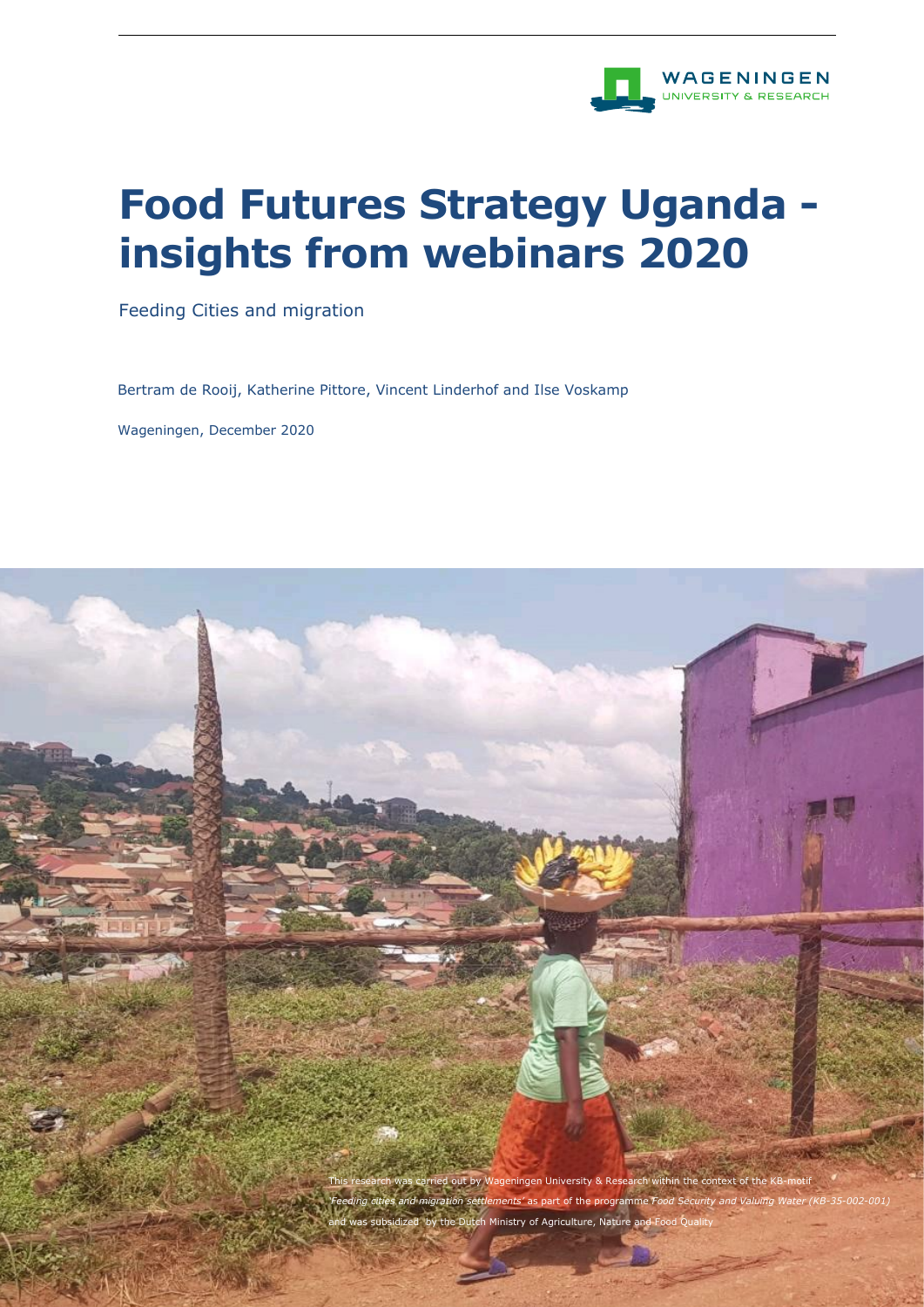Rooij, L.L.<sup>1</sup> de, Pittore, K<sup>2</sup>., Linderhof, V.<sup>3</sup>, Voskamp I.M.<sup>1</sup> 2020. *Food Futures Strategy Uganda insights from webinars 2020 - Feeding Cities and migration.* Wageningen, Wageningen University & Research

<sup>1</sup>Wageningen Environmental Research

<sup>2</sup>Wageningen Centre for Development Innovation

<sup>3</sup>Wageningen Economic Research

*New ways to ensure sustainable food systems in the future are part of the strategic research program knowledge base (KB) programme 'Food Security and Valuing Water'. The project 'Feeding Cities and migration settlements' aims to gain a better understanding of, and therefore a better grip on, urban food systems while paying particular attention to the impact migration has on food security to create sustainable, resilient urban food systems. This report brings together the main outcomes of two webinars that were organized together with stakeholders in Uganda. The aim of these sessions was to share findings from the KB research -including the case-based learnings on Uganda, as well as that of others working on urban food systems. Together starting to unravel the challenges of the (urban) food systems in Uganda from different perspectives and entry points, and to set the scene for future strategies and (supportive) actions together with stakeholders.*

Keywords: Uganda, food system approach, migration, city region food system, food security

*This research was carried out by Wageningen University & Research within the context of the KB-motif*  'Feeding cities and migration settlements' as part of the programme Food Security and Valuing Water (KB-*35-002-001) and was subsidized by the Dutch Ministry of Agriculture, Nature and Food Quality*

The pdf file is free of charge and can be downloaded at<https://doi.org/10.18174/536787> Wageningen Environmental Research does not deliver printed versions of the Wageningen Environmental Research reports.

### @ 0 ®

This work is licensed under a Creative Commons Attribution-Non Commercial 4.0 International License.

2020 Wageningen Environmental Research (an institute under the auspices of the Stichting Wageningen Research), P.O. Box 47, 6700 AA Wageningen, The Netherlands,

T +31 (0)317 48 07 00, [www.wur.nl/environmental-research.](http://www.wur.nl/environmental-research) Wageningen Environmental Research is part of Wageningen University & Research.

- Acquisition, duplication and transmission of this publication is permitted with clear acknowledgement of the source.
- Acquisition, duplication and transmission is not permitted for commercial purposes and/or monetary gain.
- Acquisition, duplication and transmission is not permitted of any parts of this publication for which the copyrights clearly rest with other parties and/or are reserved.

Wageningen Environmental Research assumes no liability for any losses resulting from the use of the research results or recommendations in this report.



In 2003 Wageningen Environmental Research implemented the ISO 9001 certified quality management system. Since 2006 Wageningen Environmental Research has been working with the ISO 14001 certified environmental care system. By implementing the ISO 26000 guideline, Wageningen Environmental Research can manage and deliver its social responsibility.

### Wageningen Environmental Research |

*Photo cover: Outskirts of Kampala* (Photo credits: Wageningen Environmental Research)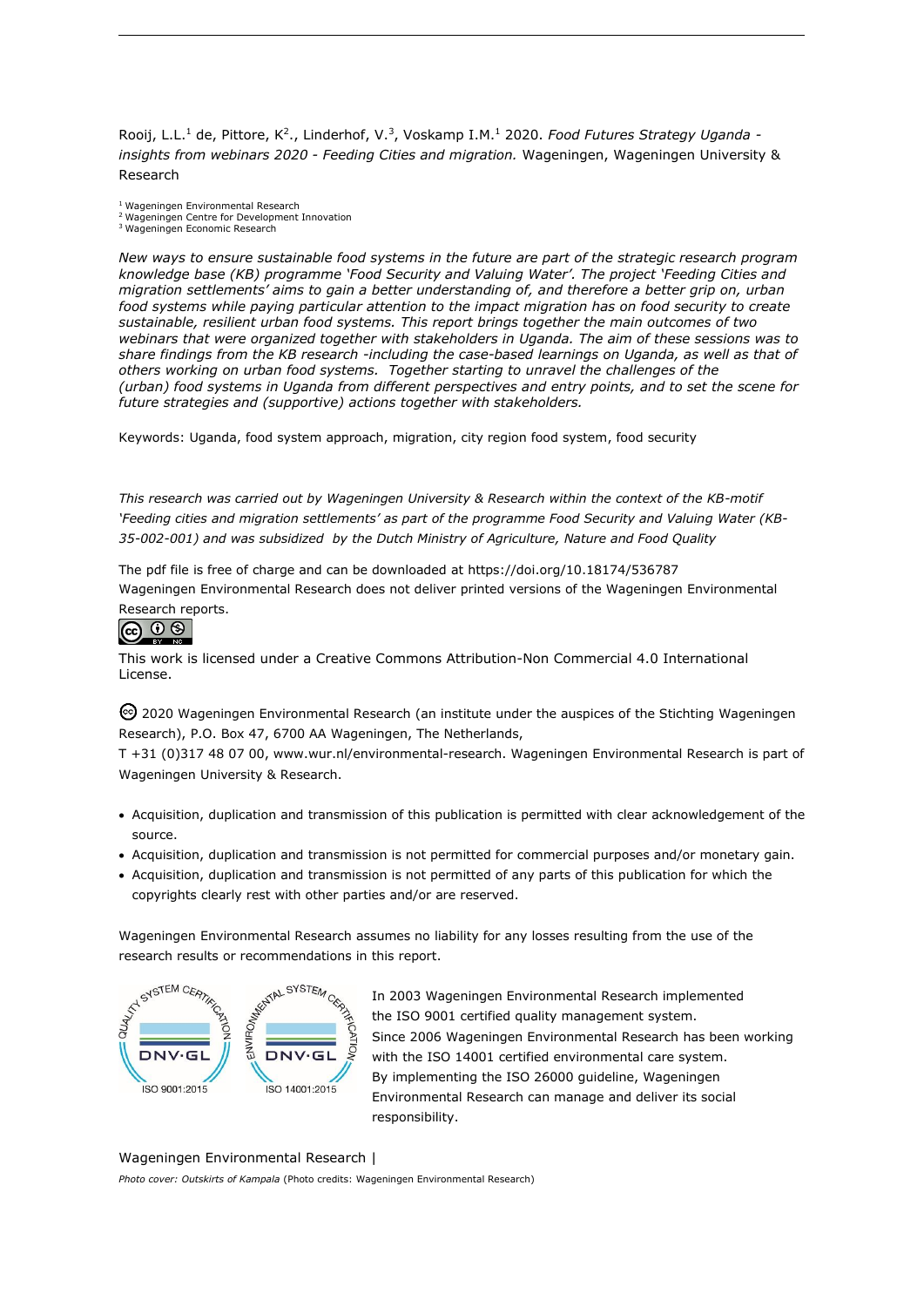# <span id="page-2-0"></span>**Contents**

|   |                                                          | <b>Contents</b>                                              | 3                       |
|---|----------------------------------------------------------|--------------------------------------------------------------|-------------------------|
| 1 | <b>Introduction</b><br>Key challenges in the food system |                                                              | $\overline{\mathbf{4}}$ |
| 2 |                                                          |                                                              | 5                       |
|   | 2.1                                                      | Introduction                                                 | 5                       |
|   | $2.2^{\circ}$                                            | The research, policy and practice perspective                | 5                       |
|   |                                                          | 2.2.1 Insights from WUR                                      | 5                       |
|   |                                                          | 2.2.2 Insights from Kampala                                  | $\overline{7}$          |
|   |                                                          | 2.2.3 Insights from 'Sustainable diets for all'              | $\overline{7}$          |
|   | 2.3                                                      | The key topics and issues                                    | 8                       |
| 3 | Deep dives into key issues                               |                                                              | 9                       |
|   | 3.1                                                      | Introduction                                                 | 9                       |
|   | 3.2                                                      | Further exploration of topics                                | 9                       |
|   |                                                          | 3.2.1 Urban strategies and actions in a systemic perspective | 9                       |
|   |                                                          | 3.2.2 Spatial planning and policies                          | 9                       |
|   |                                                          | 3.2.3 Citizens' voice and insights and strategies            | 10                      |
|   | 3.3                                                      | Conclusions                                                  | 11                      |
| 4 | <b>References</b>                                        |                                                              | 12                      |
|   |                                                          |                                                              |                         |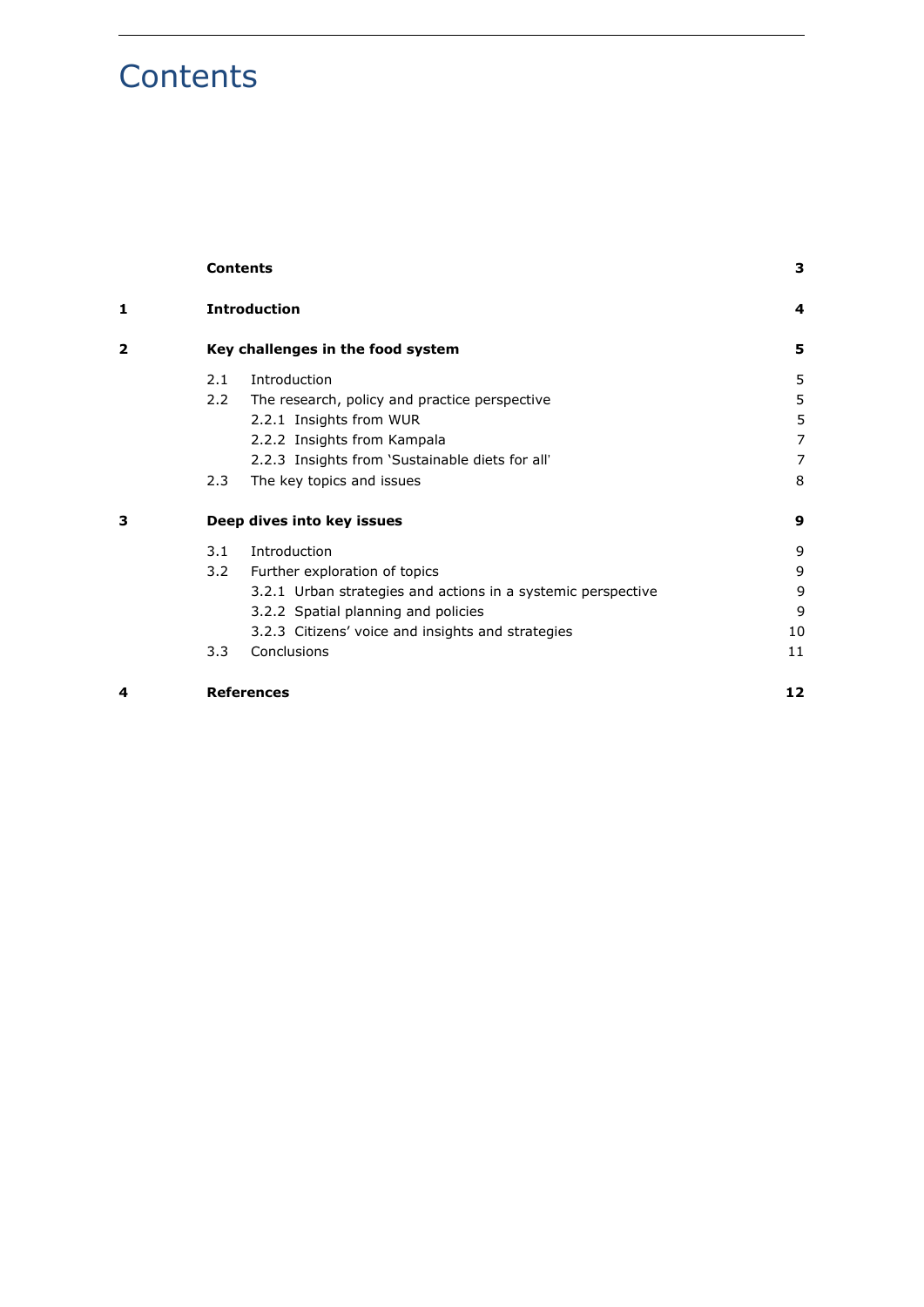# <span id="page-3-0"></span>1 Introduction

Cities all over the world are ever-expanding and becoming more complex in terms of logistics and administration. They need a robust and sustainable food system to provide everyone with enough healthy food. But how do you feed growing cities? How do you strengthen their connections with the surrounding farmland and how can sufficient nutritious food be produced? More knowledge is needed about the dynamics of urban food systems and their interaction with the surrounding areas.

Within the 2019-2022 KB programme *'Food Security and Valuing Water'*, the project '*Feeding Cities and migration settlements'* aims to gain a better understanding of, and therefore a better grip on, urban food systems while paying particular attention to the impact migration has on food security to create sustainable, resilient urban food systems. In 2019, the project *'Feeding Cities and Migration settlements'* explored valuable concepts and methodologies for a better understanding of the dynamics of urban food systems and migration settlements (Van Berkum, 2020), the spatial dimensions of urban food systems (De Rooij, 2020) and City Region food systems governance (Roosendaal, 2020). Close connections were already made with different potential case studies in Uganda, Kenya and Bangladesh.

Based on these understandings, activities in 2020 were dedicated to making a deep dive in the three cases from a food systems perspective. In the exploration of the Ugandan case study we aim at unraveling the challenges of the (urban) food systems in Uganda and work towards strategic interventions at different scales and across sectors and food system dimensions. While we had hoped to have an opportunity to locally strengthen our engagement with stakeholders this year, the COVID19 pandemic made this impossible. Instead, two webinars were designed with the aim of furthering our collaboration with key Ugandan stakeholders.

This report brings together the main outcomes of these dedicated webinars that were organized together with stakeholders in Uganda. The aim of these sessions was to share findings from our own research, as well as that of others working on urban food systems. Starting to unravel together the challenges of the (urban) food systems in Uganda from different perspectives and entry points, and to set the scene for future strategies and (supportive) actions together with stakeholders. A start towards strategizing Ugandan food systems has also been made with an analysis of different rural and urban projects in Uganda and their possible relationship in a food system perspective (De Rooij et al, 2020). The report of the these case-based learnings can also be found in the series of reports of this KB-program.

The main objectives for the webinars were:

- To identify the key topics and issues when it comes to changing and transforming the Ugandan food system
- To get to know perspectives on the challenges ahead, from different entry points
- To identify research questions for knowledge development and action perspectives on integrative approaches at different scales and entry points
- To identify key stakeholders and their potential role in changing and transforming the Ugandan food system

To enrich discussions, we invited a mixed group of stakeholders around the virtual table, with representatives from policy, private sector, implementation and knowledge partners, each working on different parts of the food system.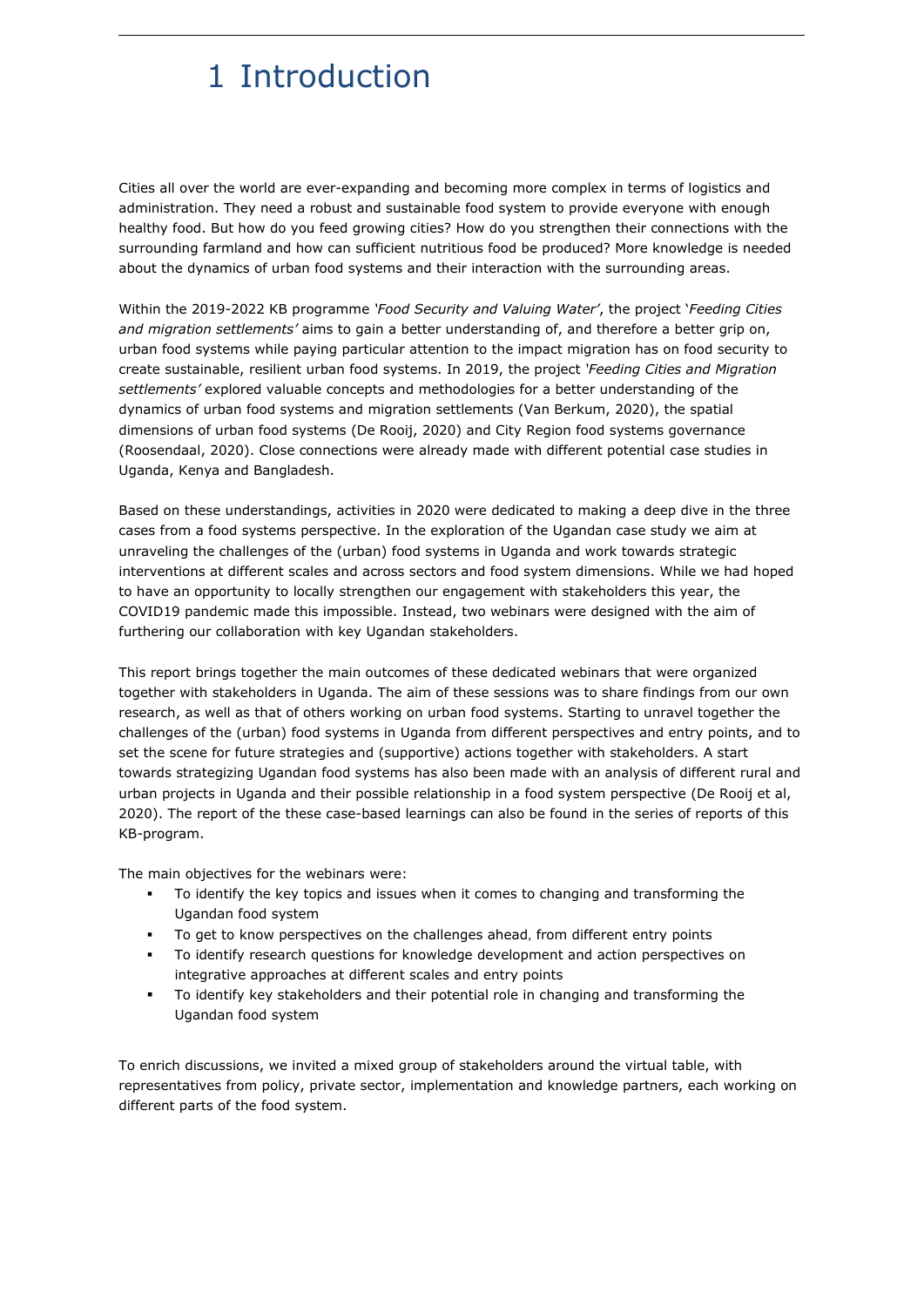# <span id="page-4-0"></span>2 Key challenges in the food system

# <span id="page-4-1"></span>2.1 Introduction

The first webinar was dedicated to identifying key topics and issues when it comes to changing and transforming the Ugandan urban food system, and getting to know perspectives on the challenges ahead. Hence, in this session the aim was to explore the range of issues and challenges in the food system in Uganda from different levels and from different entry points. What are the connections, similarities and differences in the issues raised?

## <span id="page-4-2"></span>2.2 The research, policy and practice perspective

In the first workshop, we sought to bring together a diversity of perspectives from across the Dutch Diamond including government, knowledge institutions and NGOs. In the first presentation Bertram de Rooij shared experiences from a number of research projects that Wageningen University and Research is running in Uganda which look food systems at the urban and city region scale. From the policy side, we heard from Patrick Musoke, dept. director of Strategy at the Kampala Capital City Authority. Finally, Immaculate Yossa Daisy, Regional Advocacy member at Hivos, shared her experiences from the program 'Sustainable Diets for all' especially focusing on the importance of engaging citizens in food systems transformations.

### <span id="page-4-3"></span>2.2.1 Insights from WUR

The workshop started with a presentation by Bertram de Rooij, who shared insights from the WUR Knowledge Basis project *Feeding cities and migration*. In his presentation he shared the outcomes of an analysis of four case studies across the country that aimed to further understand overall challenges and focus areas for the Ugandan (urban) food system (De Rooij et al, 2020). These cases represent different projects at different scales, places and with different entry points in the food system approach (Figure 1). Together these case-based learning provide not only case specific insights, but also shed light on potential linking pins and knowledge gaps.

De Rooij indicated that the different case studies together highlight that especially the alignment and awareness should be raised that they all matter in the broader food system perspective and the urban-rural linkages alike. Some of the key findings from this analysis are that:

- Clear linkages are needed between demand and supply
- Both the formal and the informal parts of the food system should be captured
- Challenges are also beyond the food system (e.g. basic conditions as land tenure)
- Crossing borders is needed: **a comprehensive strategy** that links sectors, rural-urban and across the food system
- **Food system approach could help as a guidance**: it provides multiple entry points and one direction (vision).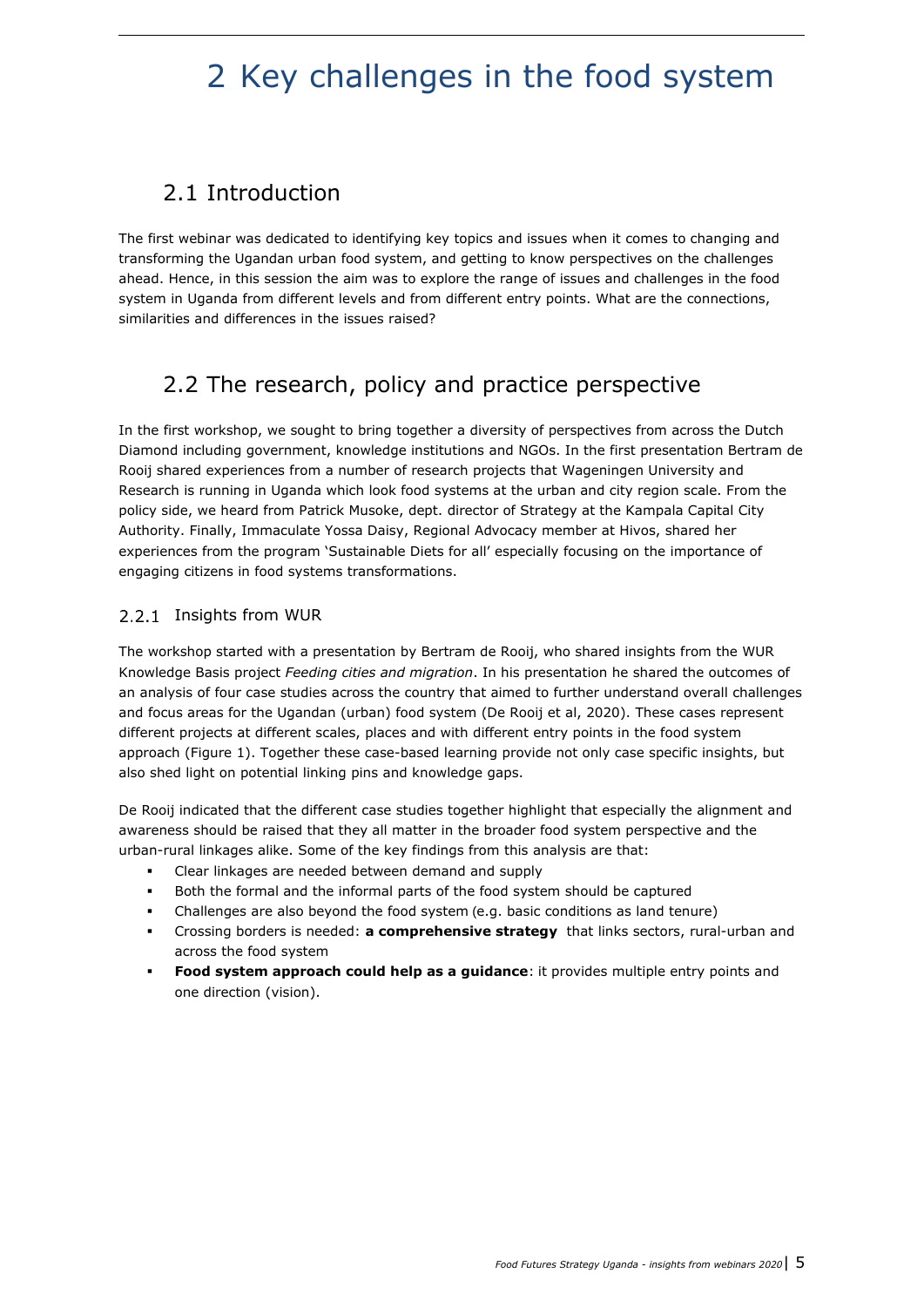

*Figure 1: The different focal areas and entry points of the four projects analyzed a. Project LEAP-agrii Nouricity -case Kampala*

- *b. NIGI West Nile, Uganda*
- *c. Improving food systems in less-favoured areas in East Africa*
- *d. OKP Training4GreenJobs*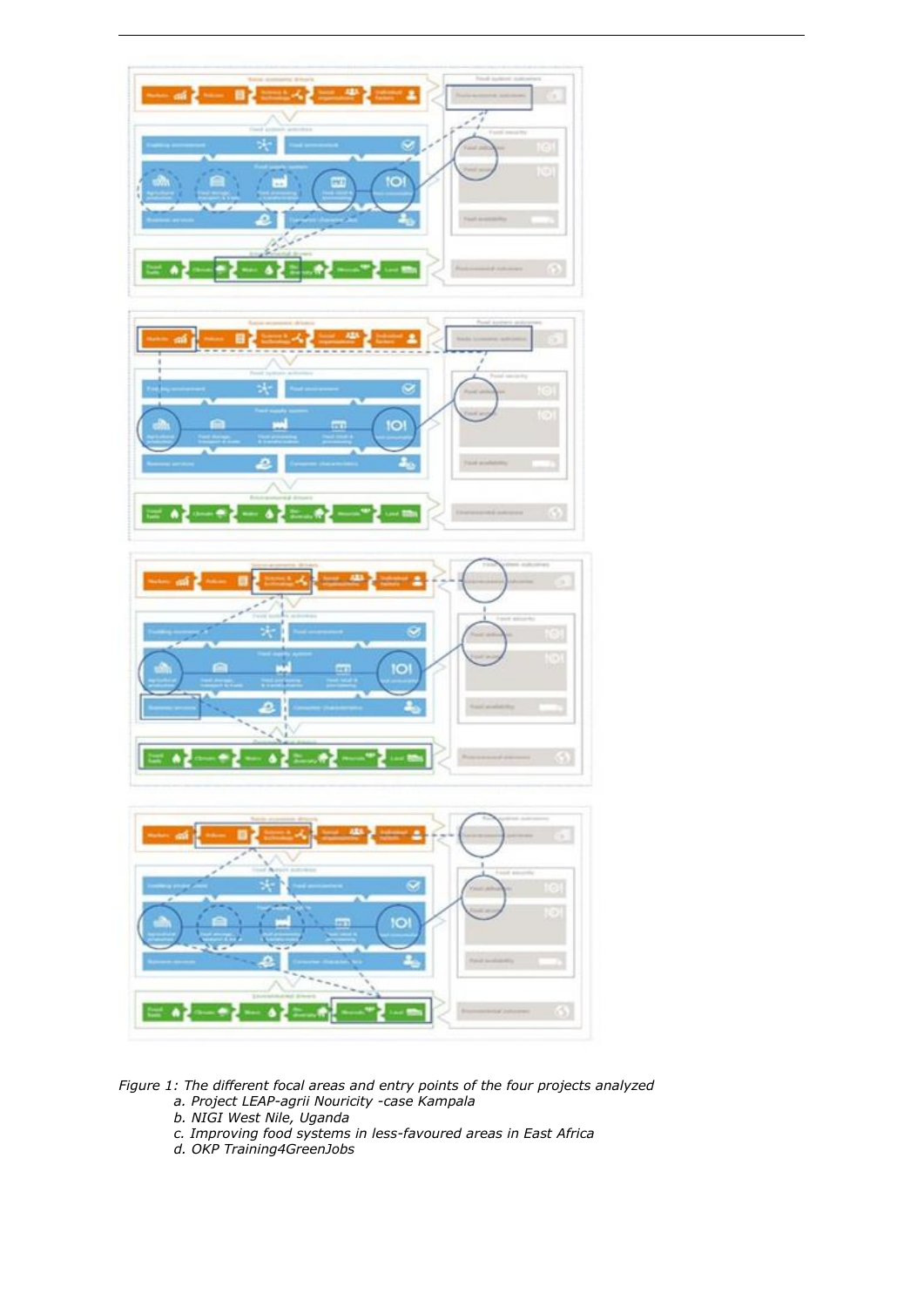### <span id="page-6-0"></span>2.2.2 Insights from Kampala

The second presentation came from Patrick Musoke of the Kampala Capital City Authority. In his presentation, Patrick Musoke explained that Kampala functions as a big magnet: many people are moving to the city for economic survival. The food system is challenged by this urban expansion, due to the loss of arable land and natural resources as the city boundaries expand outward. At the same time, this huge influx of people puts a strain on resources, and the supply of employment opportunities is not able to keep pace with demand. Many people in the city are struggling to find stable incomes, and because most people rely on purchased foods, this has consequences in terms of food security. How will the city be able to supply **enough jobs for everyone**? One opportunity for employment may be in urban agriculture; as many people migrating to the cities have agricultural experience. Related questions are whether we can identify better technologies and production methods that can be adopted in urban areas. New jobs may also be created by (improvements in) online food distribution systems.

Another challenge Mr Musoke discussed was the very **poor transport system**. This poor connectivity in the rural-urban nexus affects the volume and quality of food that reaches the market. At the moment over 30% of agricultural product gets lost in post-harvest handling and thus does not reach the market. Due to falling in prices during the COVID19 lockdown, this share of post-harvest loss has been even higher. Another important concern is climate change and environmental degradation linked to agriculture. How to utilize the energy from the sun for e.g. irrigation and ensure that we are not depleting the soils and provide nutritious food?

To realize change in the food system, enabling policies are needed. For example to support the urban community to increase urban farming capacity. Involvement and investment in the private sector is also important. How can we support this sector to be effective actors in urban food systems transformations? Finally, Mr Musoke emphasised the importance of making links between academics and practitioners and build a network to realize change.

#### <span id="page-6-1"></span> $2.2.3$ Insights from 'Sustainable diets for all'

*Sustainable Diets for All* (SD4ALL) is an advocacy program that uses evidence, including evidence generated by citizens, to help low-income communities in Bolivia, Indonesia, Uganda, Kenya and Zambia improve their access to sustainable, diverse and nutritious food. The 5-year (2016-2020) programme is coordinated by Hivos, the International Institute for the Environment and Development (IIED), and partners in the focal countries.

In her presentation, Immaculate Daisy explained that the project works on three key areas in Uganda. Firstly, they focus on sustainable and diverse production for healthy and diverse consumption: using sustainable methods of production and encouraging increased diversity of on farm production. At the same time, they recognize that diversity on the farm does not necessarily result in diversity on the plate. Secondly, the project aims to support healthy and diverse consumption, supporting nutrition security, not just food security. Thirdly, the program is concerned with effective market linkages for small and medium enterprises and the informal sector.

The aims of the project are achieved through capacity building and with local organizations, including citizens. Also, they support research and generate evidence, with input from and by citizens themselves, as well as multi-stakeholder dialogues. An example of such a research project is the 'The Fort Portal Food Change Lab' in south western Uganda. The Lab was initiated with an aim to achieve both sustainable diets and a productive, sustainable local food system that ensures the future supply of sustainable food. The project looked at what needs to be changed to realize an enabling environment, including current local food policies. The project convened multi-actor dialogues, including local food vendors - actors who are often excluded from the dialogue. Evidence was also collected from citizens using a range of participatory methods including interviews and food diaries, which asked citizens to record what foods they were eating, and used this as a basis for discussions about healthy and sustainable diets.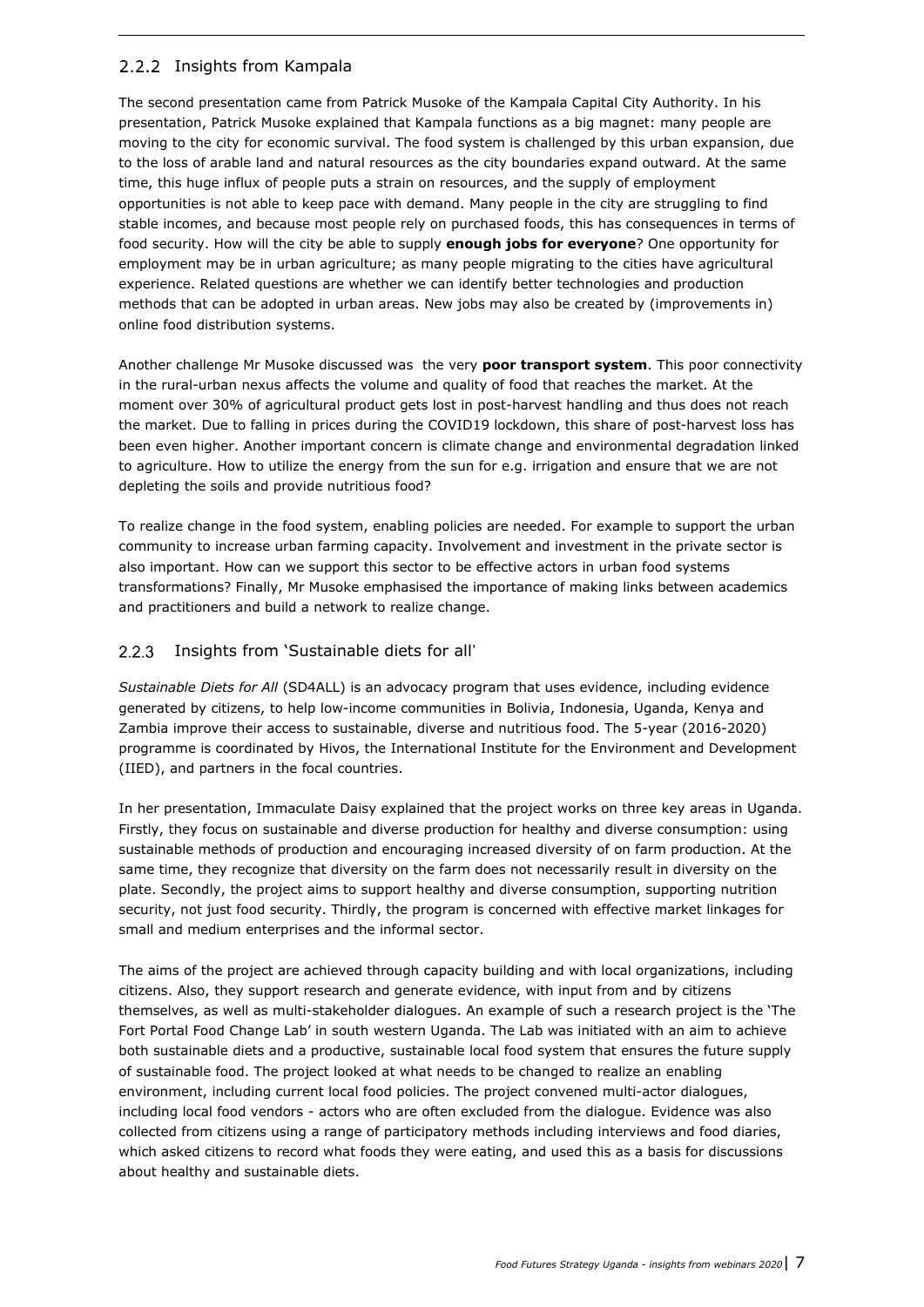Key lessons learned from the project include that there is power in evidence; citizens should be key actors and support both data collection and synthesis; and involving multiple actors of diverse backgrounds is instrumental in reaching different groups of people at different levels. Key challenges are that policies, legal and planning frameworks are misaligned and outdated. How do we update them and better align policies to realities? Moreover, there is weakness in implementation and enforcement of laws (e.g. hygiene-related). Finally, the food diaries illustrated a shift in food dietary preferences to processed foods instead of nutritious foods. How to preserve food traditions whilst also moving diets towards healthy and sustainable options?

## <span id="page-7-0"></span>2.3 The key topics and issues

At the end of the webinar all participants shared their inputs on what they felt were key topics and issues; based on the presentations (Figure 2). Key topics and issues have to do with different parts of the food system. In relation to socio-economic drivers, the effects and requirements across scales and integration of food into urban planning were mentioned as key topics. Climate change and soil fertility were mentioned as key topics related to environmental drivers. With regards to the food system activities, topics were raised in relation to the enabling environment, food environment and consumer characteristics and along the food supply system, including e.g. production technologies, food handling and distribution, perception of food and awareness on nutritional value of food. Finally, urban farming was discussed as an opportunity for improving urban food systems and empowering urban communities including slum dwellers and low income people. There is a need for capacity building programs that provide knowledge and skills on urban farming to the urban farmers, urban managers, slum dwellers, researchers, and NGOs. These issues were further discussed in the second webinar.



*Figure 2: Key topics organised in the food system framework (framework by Van Berkum et al. 2018)*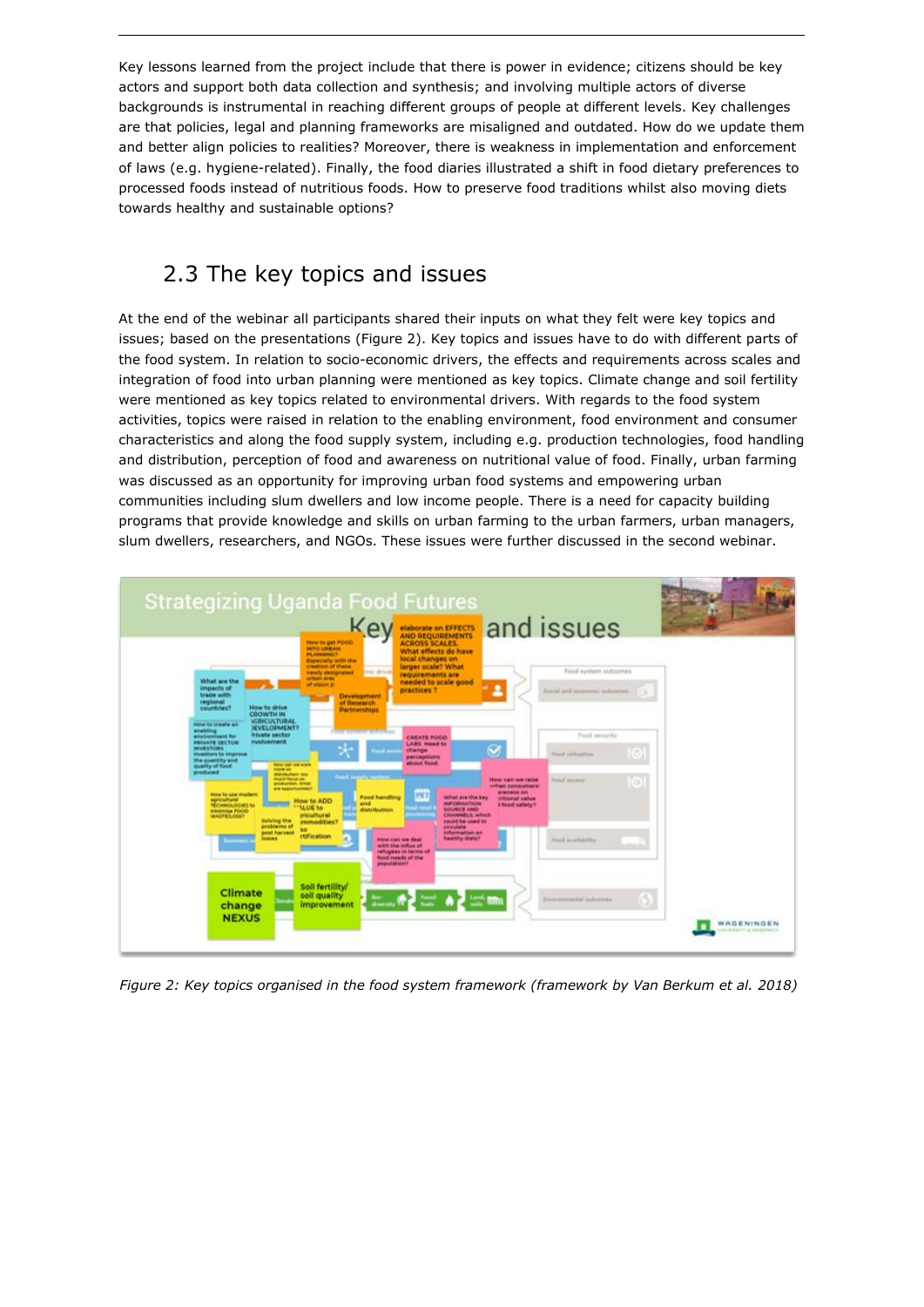# <span id="page-8-0"></span>3 Deep dives into key issues

# <span id="page-8-1"></span>3.1 Introduction

Based on the input from the first webinar three topics were defined for further exploration in the second webinar. These topics for these 'deep dives' were:

- Urban strategies and actions from a systemic perspective;
- Spatial planning and policies;
- Citizens' voice and insights and strategies.

<span id="page-8-2"></span>In this webinar we worked in three virtual break out rooms on each of these topics, thereby prioritizing issues and identifying agenda points for knowledge development and action perspectives on integrative approaches at different scales and from different entry points.

## 3.2 Further exploration of topics

### <span id="page-8-3"></span>3.2.1 Urban strategies and actions in a systemic perspective

The focus of this session was on implementing urban agriculture and on the related systemic changes needed. In this session it became clear that urban agriculture can help transform communities in cities. Although change is needed, there are still many challenges and constraints. Change could start from making spatial planners of Kampala aware of the importance and role of urban farming in urban development. Urban governance is needed to reform urban laws and make sure urban agriculture becomes more acceptable. It also requires further investigation what forms of urban agriculture, with what level of technology involvement, make sense.

Another important question is whether and how urban agriculture can play a role in income generation. How can urban agriculture not only be relevant for urban food security but also be an economic engine by creating jobs? Youth unemployment is a key issue - with over 70% of the population under the age of 30, and most are employed in small-scale agriculture or petty trade. Many of the young people move to urban areas looking for jobs, but in many cases there are no opportunities. We need to think of holistic ways to get these people into the work force.

Urban agriculture could help create more jobs and address food insecurity within cities. So, from an action perspective it is important to understand how communities can be engaged in urban agriculture and how they can be mobilized e.g. via organizations and trainings. Capacity building is essential. This includes providing necessary skills and training, and providing opportunities beyond (or expanding the role of) current educational providers. Looking at opportunities to find practical training that will give them the necessary skills to establish their own companies, or work as employees for others. Finally, it is important to also look into food processing and the streams of waste (recycling and other uses) and to investigate the potential to use these streams as input for other products. Therefore, actors in the food processing industry should also be included in the discussion.

### <span id="page-8-4"></span>3.2.2 Spatial planning and policies

A critical question in this session was how to plan for food? This entails planning for production, planning for reliable and safe centers of food, transportation systems, and planning for consumption (including divers needs/consumers groups). How should this be organized? From an action perspective a key issue is the promotion of spatial planning and the need for planning guidelines and inspiration as well as good practices as an example.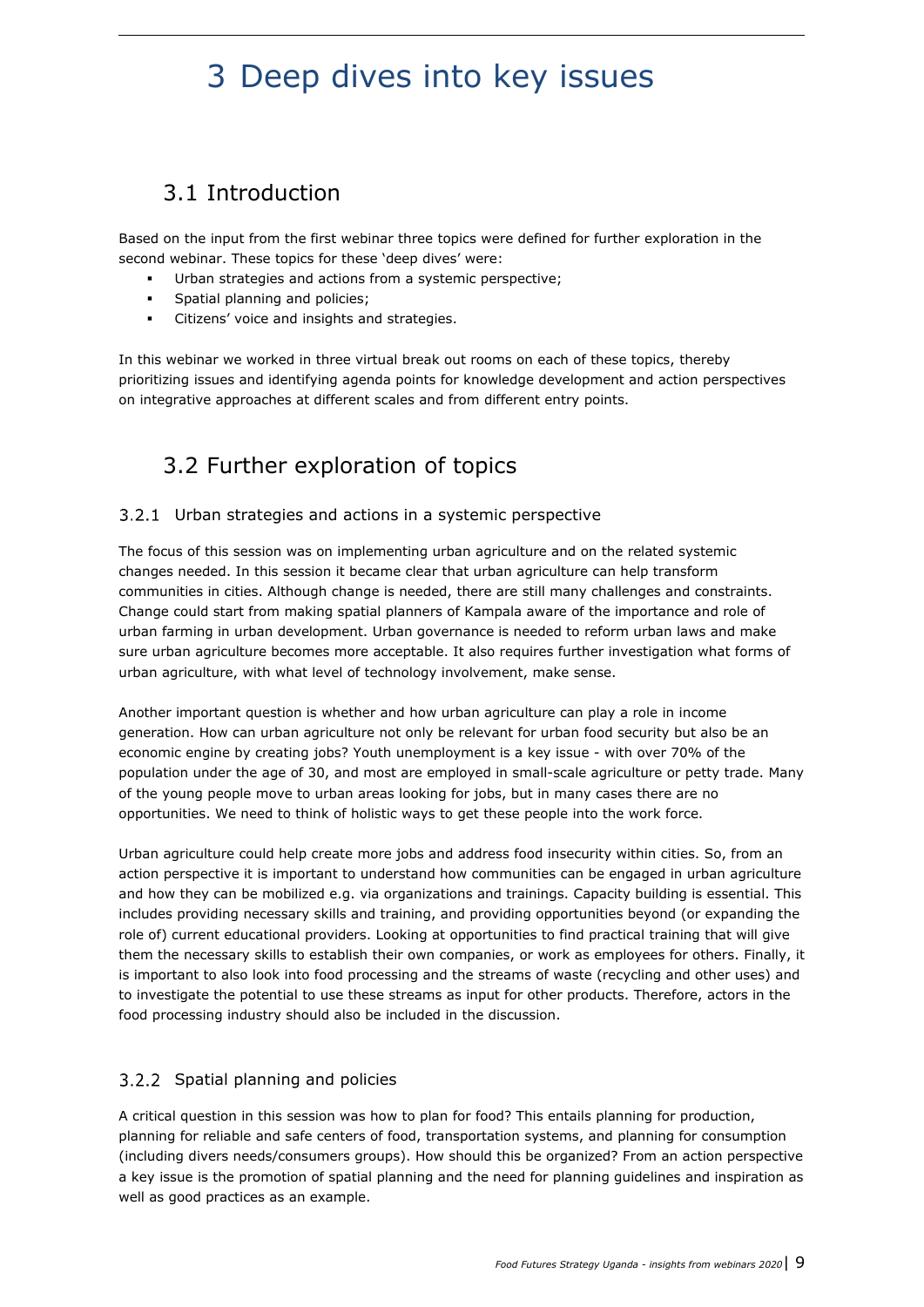A key question related to spatial planning and policies is also how to deal with standards and the present situation? It is for example essential to realize legal reforms so that urban zoning laws and building codes enable backyard farming and more people participate in farming. It is furthermore important to question issues such as: Where can someone practice (urban) agriculture vs. where are these people staying vs. where is the market located? How can you make the link with (agro)logistics effectively? Hence, it is important to research how a city can be organized as a production system, i.e. planning for production, including efficient transportation and processing systems that reduce food waste. In view of land availability, it is also important that secondary cities will see urban agriculture as a serious activity, because there is still a lot of land that can be used in these emerging cities.

Another research topic raised was change agents: stakeholders in the food system that can catalyze change. Who are change agents and how to train them? Training and empowering citizens is a crucial issue to transform the food system, as is building a network of committed stakeholders. Research would benefit from an action perspective and joint factfinding with urban managers and stakeholders, as part of training/awareness programs. It is key to find out how to train urban managers and other stakeholders (e.g. not only focused on standards). Not only farmers should acquire the right knowledge on crops, soil fertility, etc., but farming and food issues should also be incorporated in training of various architects and policy officers. There is a need to train architects and urban planners that can design settlements that respond to new emerging issues including urban farming, climate change, waste management, food security, nutrition security and urban sustainability.

### <span id="page-9-0"></span>3.2.3 Citizens' voice and insights and strategies

The focal questions in this session were: how to bring the citizen's voice into research and scale insights to a strategic level; how to get citizens involved in research with citizen's science to the broader evidence base at different levels, and how to link local communities and initiatives to the business community? On a practical level, the devolved form of government in Uganda means that most people are able to access the lowest (village level, or Local council, LC1) chairman easily. For researchers, this can be a good way of getting an understanding of what issues people are facing at the grassroots level. To get citizen voices into research the many citizen groups and initiatives that are active in Uganda, women's groups, youth groups, farmer groups, can also be an effective way to engage communities easily – especially speaking to their representatives. The food diaries used by the 'Sustainable diets for all' project were mentioned as opportunity to getting citizens active in the research process. Other options could be monitoring of trucks entering or exiting the city or to monitor weighting time at borders.

A point of attention is that too many development projects fail to take a systems approach. Too many projects look at specific issues in isolation (soil depletion, waste) without considering how to solve the problems holistically, for example waste being turned into fertilizer to replenish the soil. One of the key take home message was that there is the need for circularity and initiatives that are linked to each other. There are a number of initiatives such as Scaling up Nutrition Network (SUN) and the National Information Platform for Nutrition (NIPN) that are seeking to link actors together. These could be a good place to start to engage with multiple actors, although may need other actors who are more active on the agricultural side. So, knowledge gaps are related to this lack of a systems approach in interventions and development of holistic solutions. A question from an action perspective is how to get actors, like the private sector, involved, especially small- and medium-sized enterprises (SMEs) who are usually not at the table.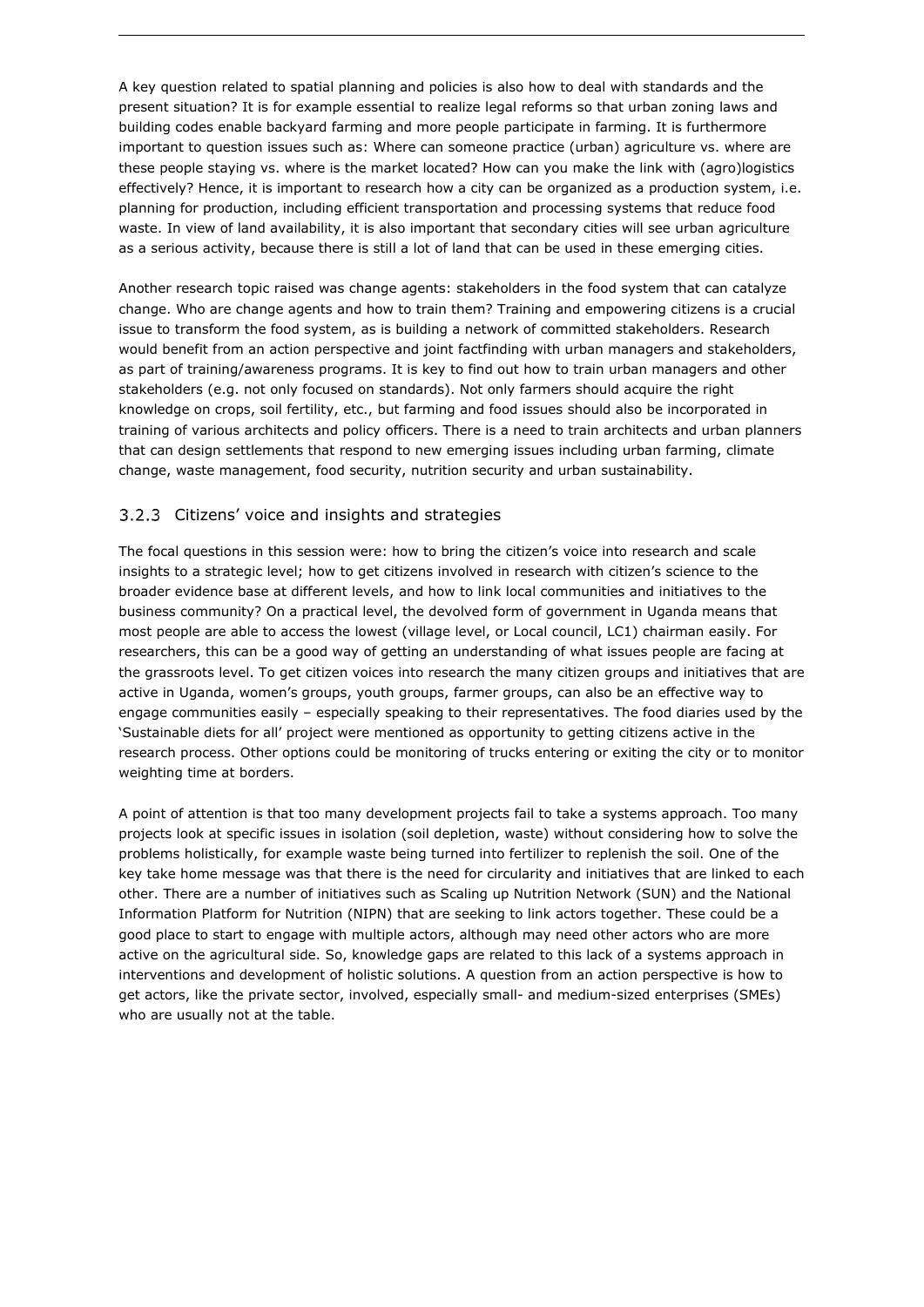## <span id="page-10-0"></span>3.3 Conclusions

Overall, the second webinar made clear that it is a priority to create agents of change in Uganda, including citizens and future urban managers and spatial planners. Although Uganda has been an agriculture-oriented country, it has to transform to a 'food system oriented' country -a country which has the full system in view and acts along these interwoven elements- in order to be prepared for the future.

Urbanization is a key driver for the Ugandan economy- with the government projecting that 50% of the population will live in urban areas by 2040. Ensuring healthy and sustainable diets for these urban citizens will be critical. Fewer people will be working in agriculture in rural areas and thus the efficiency of food production needs to be increase. At the same time, there is enormous potential for the food system to support job creation, which is a critical challenge.

A critical emerging research question is how the food systems - from production, transport, processing, retail to consumption - might be between arranged to support job creation. Adjusting and modernizing policies will be key to seeing these changes. Thereby we need to be working creatively and effectively with a range of actors, from citizens who know the challenges of ineffective food systems first hand, to policy makers, to the private sector and other actors who can pilot new ways of doing things. Instrumental to generating change could be to link science and practice and create a platform together to generate systemic knowledge, create awareness, and realize action on the various parts of the food system.

The webinars clearly showed the needs, the opportunities and a solid basis for future cooperation and new alliances. A start has been made, a way forward to make, together with the participants and expanding the network -from policy level to grassroot initiatives and impact.

We would like to thank all who have actively participated in and contributed to these webinars. Working together on a Food Futures Strategy.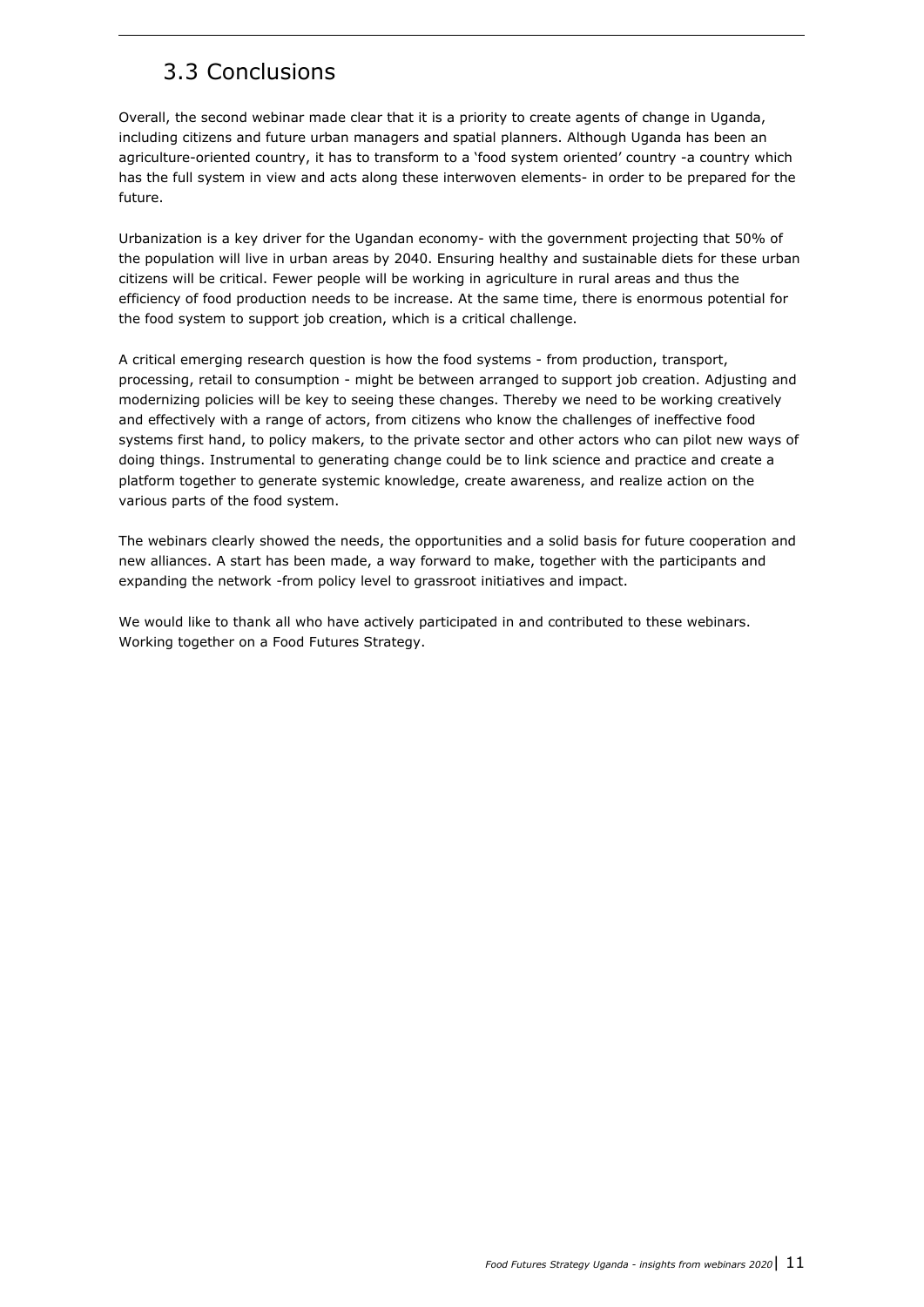# <span id="page-11-0"></span>4 References

- Berkum, Siemen van, Just Dengerink and Ruerd Ruben (2018). Van Berkum, S., J. Dengerink and R. Ruben (2018). The food systems approach: sustainable solutions for a sufficient supply of healthy food. Wageningen Economic Research Memorandum 2018-064. Wageningen, Wageningen Economic Research.
- Rooij, L.L. de, Verweij, P., Agricola, H. (2020), Feeding cities and migration; Urban food systems in a spatial environmental perspective. Wageningen, Wageningen Environmental Research, Report 3002
- Rooij, L.L. de, Pittore, K., Linderhof, V. (2020), Case-based learnings [Urban] food systems Uganda Feeding Cities and migration*.* Wageningen, Wageningen University & Research. https://doi.org/10.18174/536750
- Roosendaal, L., Herens, M., de Roo, N., Stuiver, M., Pittore, K., Soma, K., & Hetterscheid, B. (2020). City region food system governance : guiding principles and lessons learned from case studies around the world. (Report / Wageningen Centre for Development Innovation; No. WCDI-20-118). Wageningen Centre for Development Innovation.